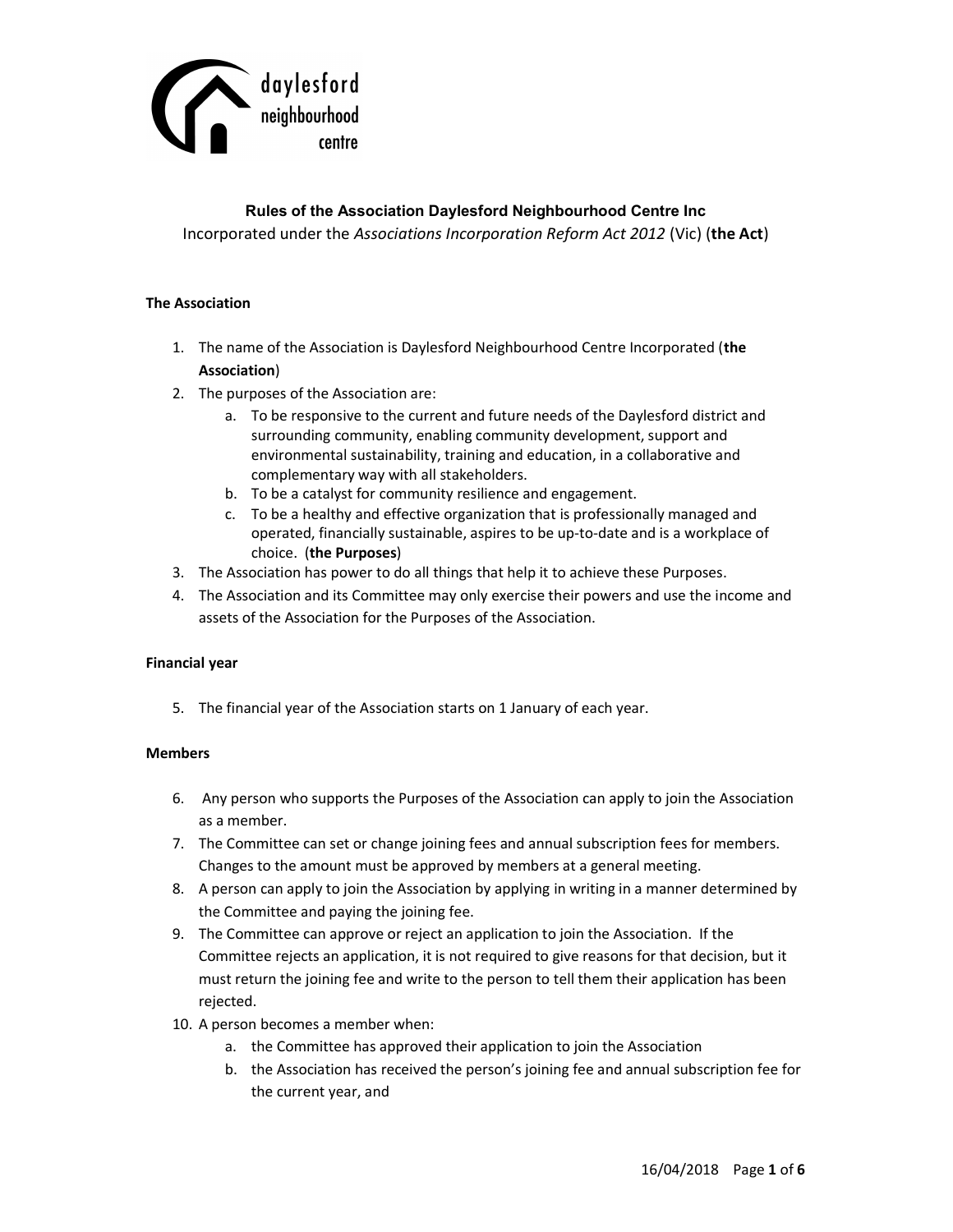

- c. the Secretary has entered the person's name, address (postal and/or email) and date they became a member on the members register.
- 11. Members can choose to stop being a member of the Association at any time by writing to the Secretary. The Association will not refund any joining and subscription fees already paid.
- 12. Members must pay the annual subscription fee within one month of being asked. If a member does not pay in time, their membership will be suspended (when membership is suspended, a member cannot exercise their member's rights such as voting at the Annual General Meeting (AGM)).
- 13. If a member does not pay the annual subscription 12 months after being asked under rule 12, the member ceases to be a member of the Association.
- 14. Members have rights and liabilities as set out in the Act and in these rules.
- 15. Each member's liability is limited to the joining and annual subscription fees.

#### Members' access to documents

- 16. A member may, subject to rules 17 to 19, inspect the rules of the Association, general meeting minutes, relevant documents (as defined in the Act) and the members register at a reasonable time.
- 17. A member can write to the Secretary asking for copies of these documents (with the exception of the members register). The Secretary can charge a reasonable fee for providing copies.
- 18. The Secretary can refuse a request to inspect or get copies of relevant documents, if the documents contain confidential, personal, employment, commercial or legal matters, or if granting the request would breach a law or may cause damage or harm to the Association.
- 19. Members cannot inspect or get copies of Committee meeting minutes or parts of the minutes, unless the Committee specifically allows it.
- 20. Members can write to the Secretary to ask that the Secretary restrict access to their details on the members register if they have special circumstances. The Secretary will decide if there are special circumstances, and will write to the member outlining the Secretary's decision.

### The Committee

- 21. The Association is governed by a management committee (the **Committee**) that is made up of committee members (Committee Members).
- 22. The Committee can exercise all powers and functions of the Association (consistent with the Act), except for powers and functions that the members are required to exercise at a general meeting (under these rules or the Act).
- 23. The Committee can delegate any of its powers and functions to a Committee Member, a sub-committee, a staff member or a member other than the power of delegation or a duty imposed by the Act. The delegation must be in writing and can be revoked by the Committee in writing.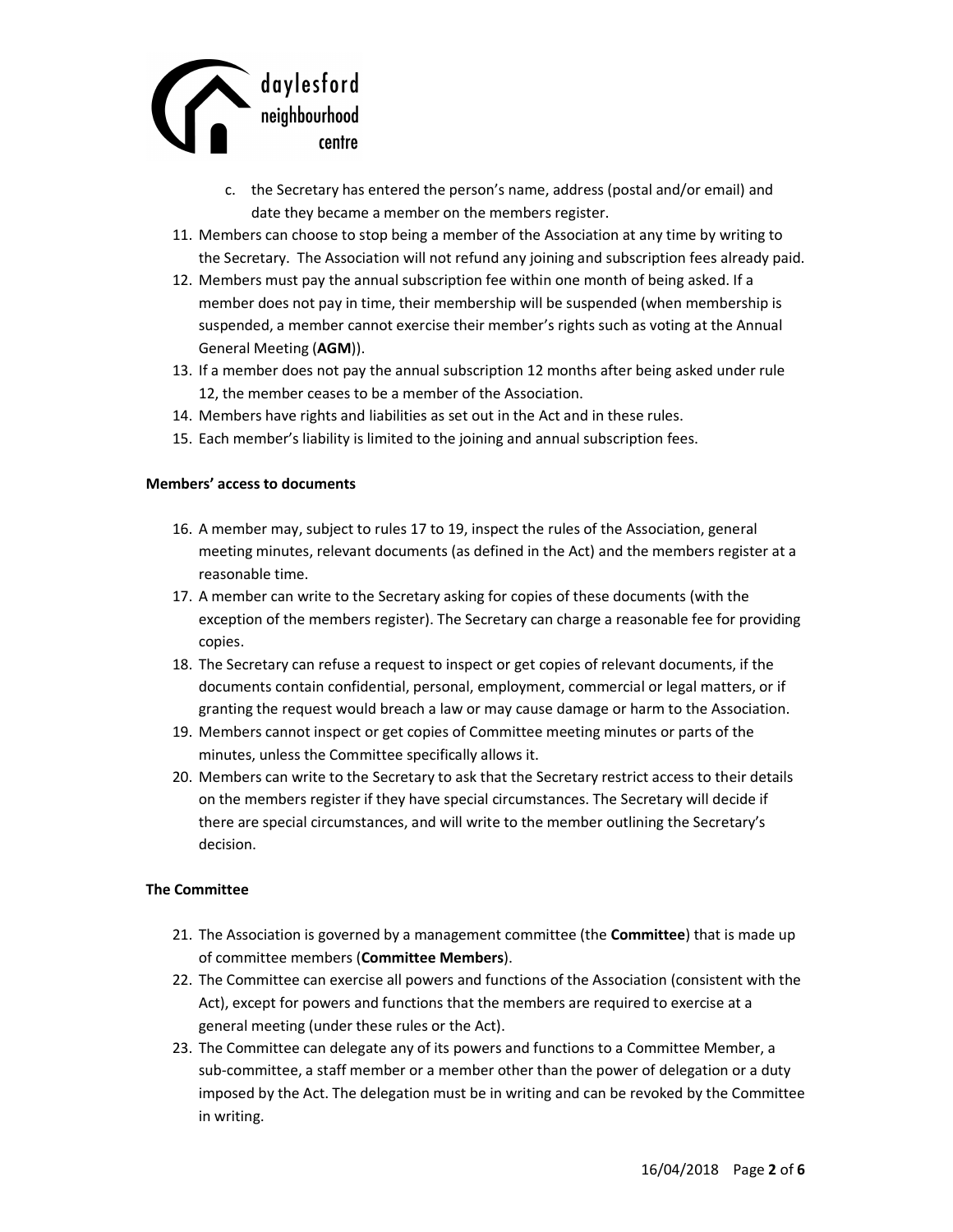

- 24. Committee Members are elected by members of the Association at the AGM.
- 25. The Committee is made up of the following roles:
	- a. Chairperson
	- b. Treasurer
	- c. Committee Secretary
	- (these are the Offices) and
	- d. Up to 6 Ordinary Committee Members
- 26. Separate elections must be held for each Office.
- 27. A separate election will be held to fill all Ordinary Committee Member positions.
- 28. Committee Members and former Committee Members must not make improper use of:
	- a. their position; or
	- b. information acquired by virtue of holding their position, so as to gain an advantage for themselves or any other person or to cause detriment to the Association.
- 29. The Manager shall be the Association Secretary (the Secretary), and must be over 18 years of age, and live in Australia.
- 30. If the Secretary stops living in Australia, they cannot remain the Secretary.
- 31. When there is no Manager, the Acting Manager or another person appointed by the Committee of Management (within 14 days) will be the Secretary.
- 32. Each Committee Member finishes their time on the Committee (term) at the AGM.
- 33. A member can nominate to be on the Committee in writing, and two other members must support their nomination in writing. The supported nomination must be received at least 7 days before the AGM.
- 34. A person is not qualified to be a Committee Member if their membership is suspended under rule 12.
- 35. If the number of members nominated to be Committee Members is less than or equal to the number of Committee Members, the AGM Chair may declare the positions filled without holding a ballot.
- 36. If the number of members nominated to be Committee Members (Offices or Ordinary Committee Members) is more that the number of positions available, a ballot must be conducted in the manner the Committee directs. If 2 or more candidates receive an equal number of votes, the candidate to be appointed must be decided by lot.
- 37. As soon as practicable after being elected or appointed to the Committee, each Committee Member must become familiar with these Rules, the Act and the Association's Workplace Behaviours Standard, and sign the Association's Committee of Management Confidentiality Policy Declaration.
- 38. A Committee Member stops being on the Committee if:
	- a. they resign their Committee Member position by written notice addressed to the Committee
	- b. they are removed by a special resolution
	- c. they become insolvent (as the term is used in the Corporations Act 2001)
	- d. they become a represented person (under the Guardianship and Administration Act 1986)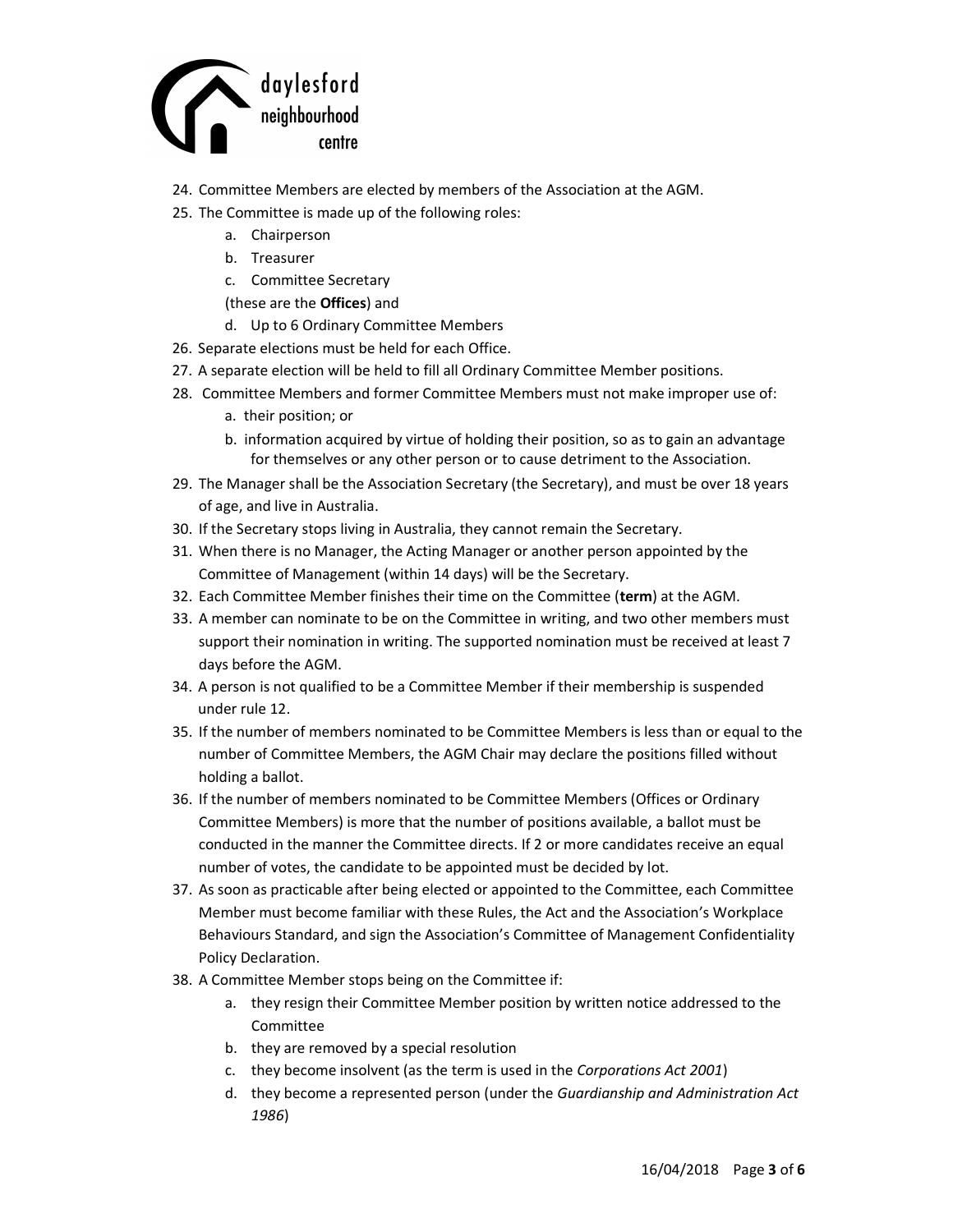

- e. they die
- f. they absent themselves from 3 consecutive ordinary meetings of the Committee without its leave
- g. their membership is suspended for failing to pay the annual subscription in accordance with rule 12, or
- h. they fail to sign the Association's Confidentiality Agreement
- 39. If a Committee Member stops being on the Committee before the end of their term in accordance with rule 32, or if there a vacancy, the Committee can temporarily appoint a member of the Association to fill the vacancy on the Committee until the next AGM.
- 40. If an Office becomes vacant in between AGMs, the Committee will elect a member of the Committee to that Office.
- 41. Among its other responsibilities, the Committee is responsible for making sure that:
	- a. accurate minutes of general meetings and Committee meetings of the Association are made and kept, and
	- b. all records, securities and relevant documents of the Association are kept properly.

## Committee Meetings

- 42. Committee Members must be given 7 days' notice of a Committee Meeting unless the meeting is an urgent meeting.
- 43. The Committee must meet at least six times per year.
- 44. Committee Members may attend meetings through technology (such as phone or video conferencing) so long as everyone can hear and be heard at the same time.
- 45. The Chair of Committee Meetings is the Chairperson or, if the Chairperson cannot attend, the Committee Members can choose who will be Chair.
- 46. Each Committee Member present at a Committee Meeting (including the Chair) is entitled to one vote.
- 47. The majority (more than half) of Committee Members must be present (either in person or through the use of technology) for the meeting to be validly held (the quorum).

# General Meetings (Annual General and Special General Meetings)

- 48. The Association must hold an AGM within five months of the end of the Association's financial year.
- 49. The ordinary business of the AGM is to confirm the minutes of the previous AGM, receive reports and statements on the previous financial year, and elect Committee Members. The notice of AGM must include any special business or motions to be considered.
- 50. The Committee or a group of at least 10% of all members may call a Special General Meeting.
- 51. At least 10 members (a quorum) must be present at a general meeting (either in person or through the use of technology), for the meeting to be held.
- 52. Members may vote by proxy at general meetings.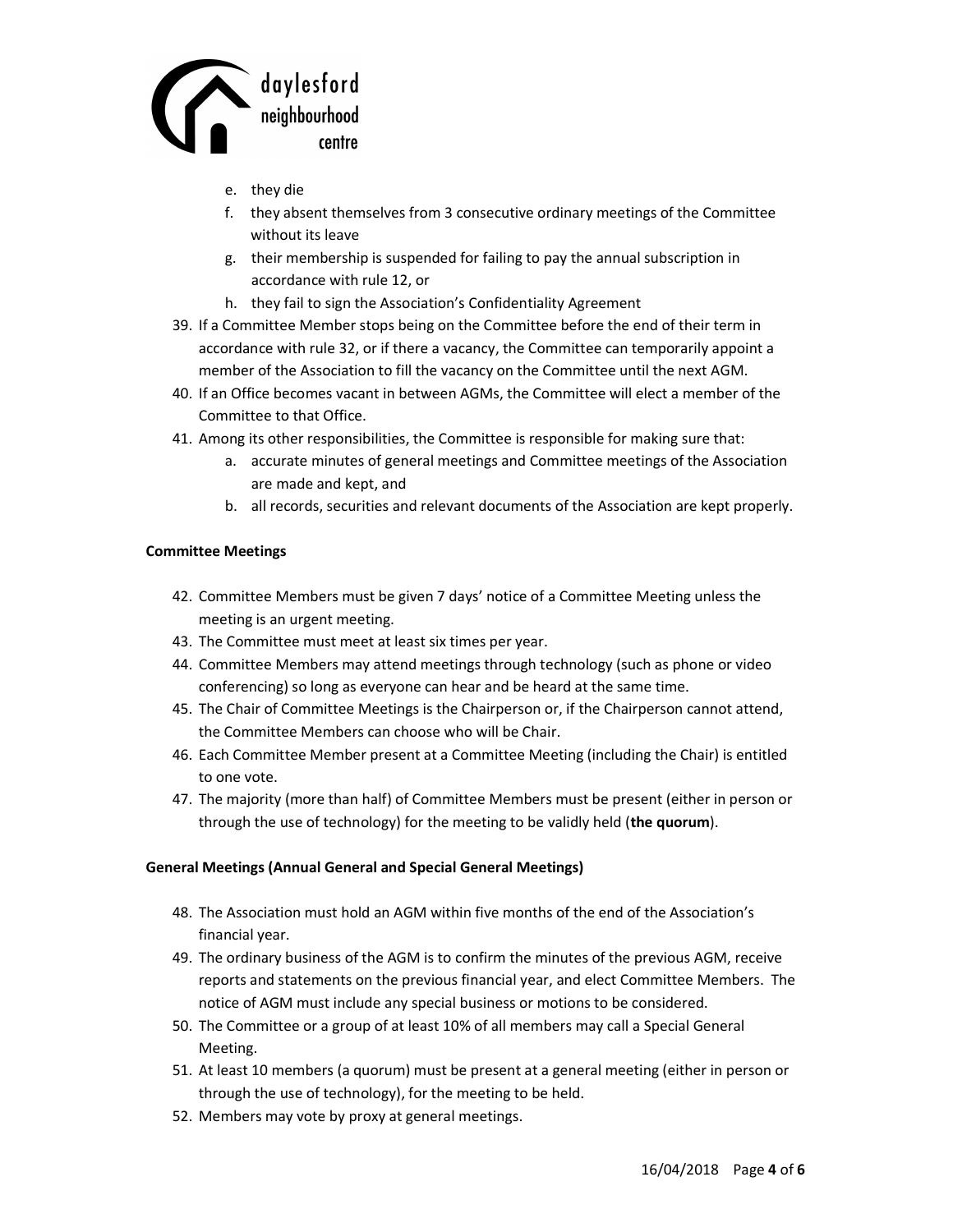

- 53. Proxy forms must be received by the Secretary 2 days before a meeting.
- 54. Notice of general meetings must be provided to members at least 14 days or, if a special resolution has been proposed, at least 21 days before the meeting in writing to each member's postal or email address listed on the members register.
- 55. Notices of general meetings must include proposed matters to be dealt with at that meeting.
- 56. The general meetings will only deal with matters outlined in the notice.
- 57. The Chair of a general meeting will be the Chairperson or, if the Chairperson is not in attendance, the members at the meeting can choose another Committee Member to be Chair.
- 58. Votes may be held by a show of hands or written ballot, or another method determined by the Chair that is fair and reasonable in the circumstances. If a vote is held initially by show of hands, any member may request a vote be held again by written ballot.
- 59. If a vote of the members is tied, the Chair of the meeting has the deciding vote.
- 60. The Chair may adjourn the meeting if there are not enough members at the meeting (see rule 51) within 30 minutes of the meeting time, or if there is not enough time at a meeting to address all business. A new notice must be sent to members before the adjourned meeting (but does not have to comply with time for notice requirements, unless the adjourned meeting is more than 21 days after the original meeting date).

### Grievance disputes

- 61. If there is a dispute between a member and another member, a member and the Association, or a member and the Committee, the parties involved must first attempt to resolve the dispute between themselves for at least 14 days from the date the dispute is known to all parties involved.
- 62. If the dispute cannot be resolved between the people involved, the following grievance procedure must be followed:
	- a. the party with a grievance must write to the Association and any other people affected, and explain what they are unhappy about
	- b. the Committee must appoint an unbiased mediator to hear from all the parties involved and try to find a solution. The Committee must let the people involved know the time and place where the hearing will happen
	- c. at the hearing, each party must have an opportunity to be heard and agrees to do their best to resolve the dispute, and
	- d. the mediator will determine the outcome of the dispute.

### Disciplining members

63. The Committee can discipline a member of the Association if it considers the member has breached these Rules or if the member's behaviour is causing (or has caused) damage or